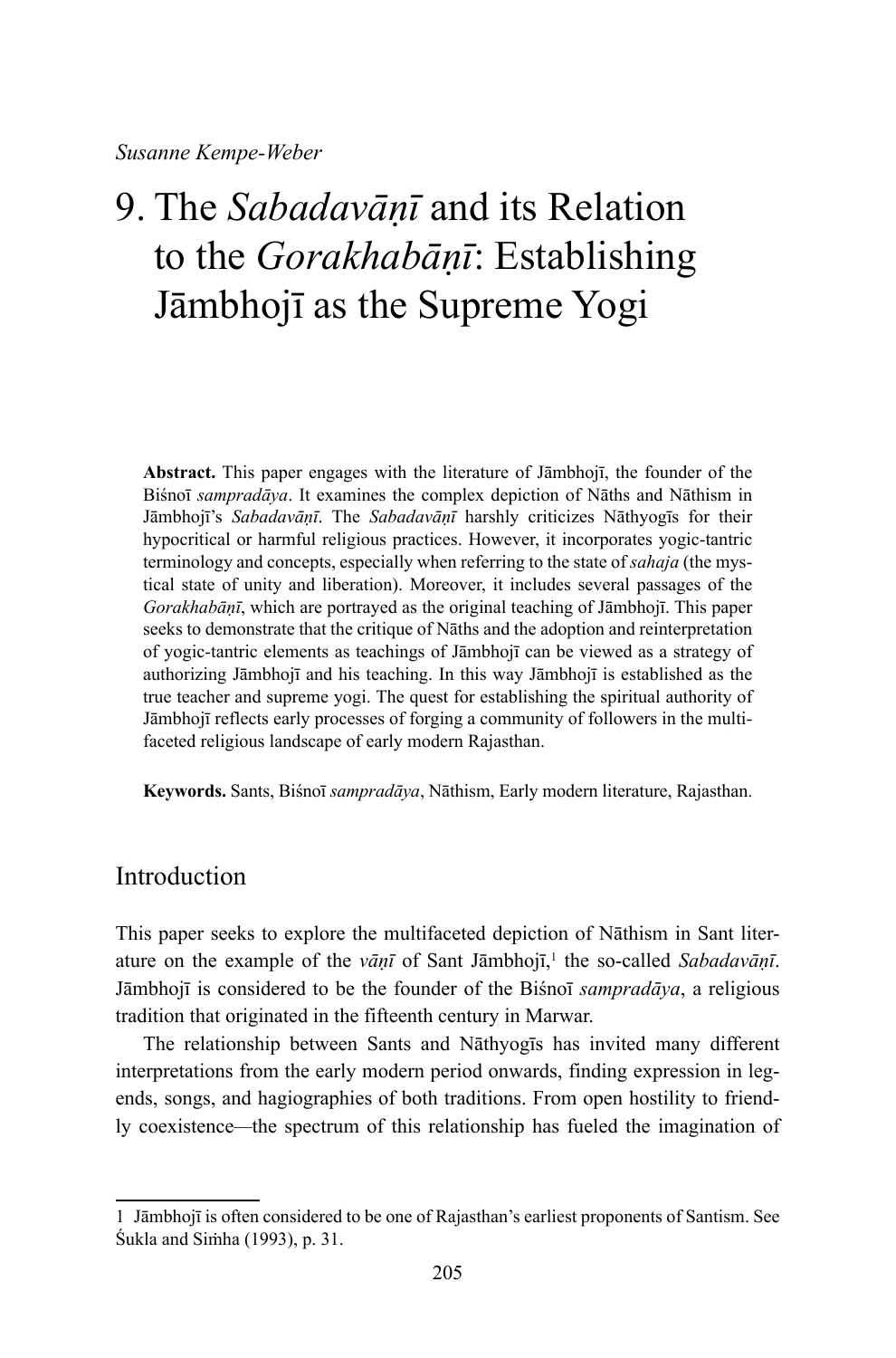poets and bards.<sup>2</sup> Nāths and Sants share many key elements of their religious doctrine and practice, such as the emphasis on interior religion (*antahsādhanā*),<sup>3</sup> on reciting (*japa*) or memorizing (*smaraṇa*) religious formulas (*mantra*, the divine name),<sup>4</sup> or the importance given to the guru. It is usually assumed that the Sant traditions have incorporated terms and concepts originally belonging to the older, already well-established yogic-tantric sources of the Nāths into their own religious teaching. Nevertheless, the Nāths' claim to achieve liberation and even bodily immortality through yogic practices was also strongly contested by the Sants. In the Sants' conviction, liberation is only possible by obtaining God's mercy through bhakti<sup>5</sup>

The Sants' compositions, too, mirror these two aspects. Their songs and verses indicate familiarity with yogic-tantric terms and concepts pertaining to Nāthism. Those terms are often even used to convey their religious experiences. Yet, the same compositions voice critiques of Nāths as well. The *Sabadavāṇī*  (hereafter SV), too, employs yogic terminology and simultaneously constantly criticizes Nāthyogīs. In addition, the SV includes entire passages and padas also contained in the *Gorakhabāṇī*, ascribed to one of the foremost gurus of the Nāth tradition.

In this chapter, I deal with the complex relationship of the Biśnoī *sampradāya* and its founder Jāmbhojī towards Nāthyogīs, by examining the diatribes against Nāths in the SV. I analyze which elements of yogic-tantric traditions that are transmitted in earlier sources and were known to the author(s) of the SV have been included in the text—not as being part of Nāthyoga, but as teachings of Jāmbhojī. In the final part of the paper, I illustrate that this multifaceted representation of Nāthism forms part of a strategy of authorizing the founder of the Biśnoī *sampradāya* and his teaching in the early process of forging a community of followers.<sup>6</sup> Hence, not only are proponents of the Nāth *sampradāya* criticized, but moreover, yogic-tantric elements are reinterpreted as being original features of the teaching of Jāmbhojī<sup>7</sup> that serve to establish Jāmbhojī as the supreme yogi and teacher.

<sup>2</sup> The complex interplay of Nāth and Sant teachings has also sparked interest among scholars of Indian and religious studies. See Vaudeville (1974), pp. 81–97 on Kabīr and the Nāths, Thiel-Horstmann (1991), pp. 51–60 on tantric-yogic elements in Dādū's work, and Lorenzen (2012) on religious identities in Gorakhnāth and Kabīr.

<sup>3</sup> Often defined by the rejection of certain 'outward' religious practices (*bāhyācāraṇ kī ālocanā*), such as pilgrimages. See Śukla and Siṁha (1993), p. 16.

<sup>4</sup> See Vaudeville (1974), pp. 139–ff.

<sup>5</sup> See Thiel-Horstmann (1991), p. 60.

<sup>6</sup> Contentions between bhakti traditions and 'other' traditions have been studied in depth by Dalmia (2014) on the example of the Vallabha *sampradāya*, and Pauwels (2010) on the example of diatribes against *śāktas* voiced by various communities.

<sup>7</sup> A similar claim can be made concerning the depiction of Muslims and Islamic elements in the SV. See Kempe-Weber (2015).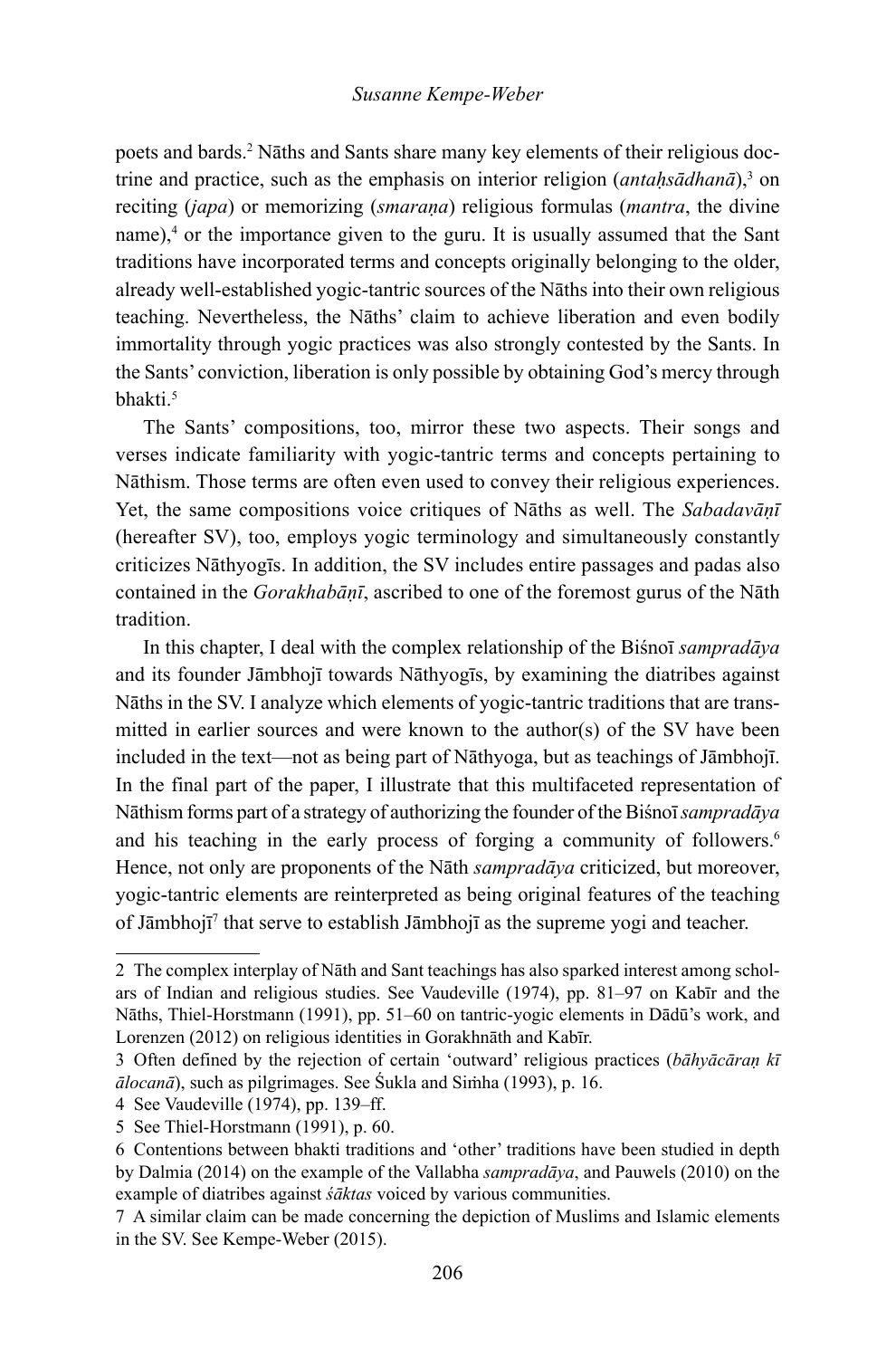## Jāmbhojī and the Biśnoī *sampradāya*

The Biśnoī *sampradāya* traces itself back to Jāmbhojī. According to tradition, the son of an elderly couple of Pāṁvar Rajputs, Jāmbhojī was born under special circumstances and displayed the signs of an extraordinary child early on.<sup>8</sup> He spent his childhood and youth as a cow- and goatherd in the region of Nagaur. Leaving his home, he settled in Samarthal, where he allegedly started to advise and assist the local people—particularly during droughts and famines. Here, he founded a community of followers in 1485, which later came to be known as the Biśnoī *sampradāya*. 9 Allegedly, Jāmbhojī spent the rest of his life spreading his teaching and travelling throughout Rajasthan and to different places in South Asia and beyond. It is believed that famous contemporaries, such as local kings and important religious figures, were among his disciples. Before his death in 1536, Jāmbhojī is said to have organized his succession by establishing different seats (*sātharī*) <sup>10</sup> and appointing heads (*mahant*) to each seat from among his disciples, thereby constituting different teaching lineages connected to him. Temples and resting places (*dharmaśālā*) for ascetic residents, devotees, or the poor were erected at those localities, further institutionalizing the *sampradāya*. <sup>11</sup> The main seat of the community is today in the village of Mukam near Nokha, where a shrine covering Jāmbhojī's body has been built.

According to various Biśnoī hagiographies (*jīvan-caritra*),<sup>12</sup> Jāmbhojī's advice and talks were collected and memorized by his disciples. His utterings or sayings—his *vāṇī*—were subsequently transmitted orally, passed down from teacher to teacher. Although the first compilation of the SV is attributed to the seventeenth-century poet Vīḷhojī, the earliest found manuscript has been dated to 1743 only.13 The SV in its present form contains 123 *sabadas*: poetical songs or verses

<sup>8</sup> For a summary of Jāmbhojī's hagiography, see Māheśvarī (1970), pp. 219–254.

<sup>9</sup> The *sampradāya* was allegedly founded through the water pot ritual (*kalaśa sthāpana*)—a ritual comprising the congregational partaking of sacred water (*pāhaḷa*) and the uttering of the *pāhaḷa* mantra. The ritual is strongly reminiscent of the Nizārī Ismāʿīlī *ghaṭa*-*pāṭha.*  Before the Biśnoī evolved into a caste, this ritual was also used for initiation into the *sampradāya*. For more, see Khan (2003a), pp. 53–ff.

<sup>10</sup> In the Biśnoī tradition these seats are called *sātharī* rather than *gaddī* (throne seat) and denote places where Jāmbhojī supposedly stayed with his closest disciples, turning these locations into important places of worship for the devotees. See Māheśvarī (1970), p. 447.

<sup>11</sup> The building of monasteries, temples, or schools constitutes one typical element in the institutionalization of *sampradāya*s and is connected to the consolidation of the different teaching lineages. For more, see Malinar (2011).

<sup>12</sup> In recent years the term 'hagiography' has been problematized by various scholars mainly due to its numerous negative connotations—and was partly abandoned in favour of 'sacred biography.' See, for instance, Rinehart (1999), pp. 6–ff.

<sup>13</sup> For further details about this manuscript, see Māheśvarī (1970), p. 59. Another early, but incomplete, version of the SV can be found in a collective manuscript (*guṭkā*) from 1743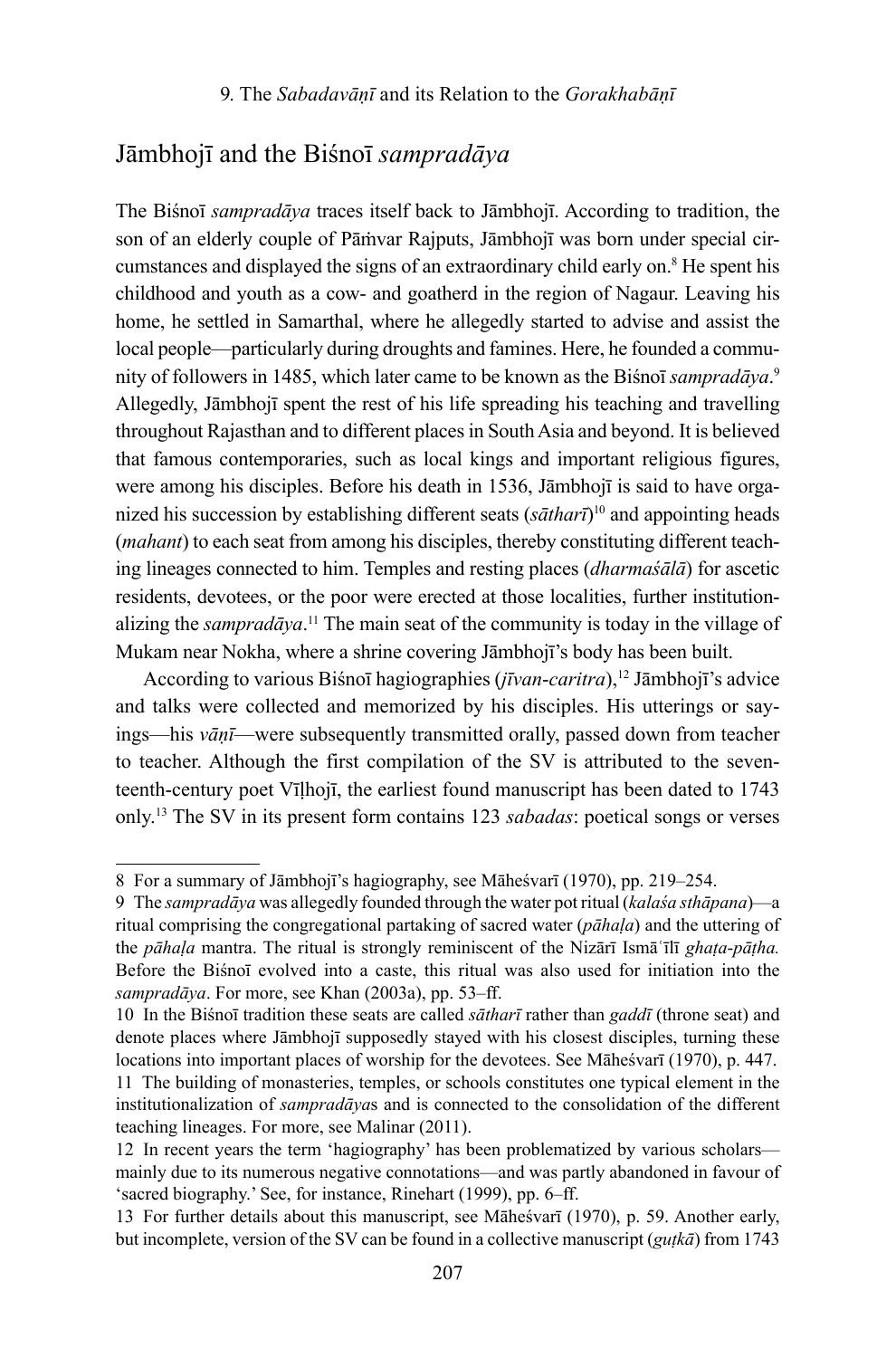of different length, written in prose and in varying metres.<sup>14</sup> Apart from the SV, the Biśnoī *sampradāya* encompasses a huge corpus of literary works that were written by different poets over time, ranging from religious tenets to collections of songs to hagiographies of Jāmbhojī.<sup>15</sup>

Today the Biśnoī *sampradāya* is well known for its fierce protection of animals and trees, for strict vegetarianism, and for adherence to the so-called twenty-nine rules, or *untīs dharm niyam*. These rules comprise prescriptions pertaining to a range of topics: from general advice on good conduct to religious duties (such as reciting the name of Visnu) to ecological rules. It is important to note that the community seeks to represent itself in the present time as belonging to a 'purely' Vedic Hinduism.<sup>16</sup> This rather recent Hinduization within the Biśnoī *sampradāya* stands in stark contrast to its probable Ismāʿīlī background. Both ethnographical research<sup>17</sup> and textual evidence indicates that the Bisnots have originally been a dissection of the Nizārī Ismāʿīlī *daʿwa* stationed in Gujarat. This subdivision of the Sevener Shi'a branch of Islam carried out missionary activities in South Asia as well and acculturated strongly to the point of appearing identical with Sufi orders, bhakti *sampradāya*s, or yogic traditions. The teachings and songs of the Indian Nizārīs closely resemble those of other traditions.18 They adopted, for instance, the Hindu *avatāra* concept when referring to the imamate. The acculturation was apparently used as a strategy for conversion $19$  and a tool of concealing their faith in order to escape persecution. The Biśnoī *sampradāya* originated at a time when the bonds between the South Asian dioceses and the main seat of the Imam situated in Iran had already loosened, and when various Nizārī communities, such as the Imāmśāhīs, broke with the *daʿwa* in Gujarat and established their own seats,<sup>20</sup> as might have been the case for the Biśnoīs.

<sup>(</sup>ibid., p. 94). Further research is needed to determine whether earlier manuscripts exist and what textual core they contain.

<sup>14</sup> When referring to the verses of the SV, I am using the Rajasthani spelling *sabada*, as it is spelled in the SV itself, instead of the Sanskrit variant *śabda.* The number and order of *sabadas* differ in the various manuscripts (ibid., pp. 267–269).

<sup>15</sup> About 408 Biśnoī compositions are currently stored in the various seats of the community. The majority of the manuscripts originated around 1800–50 (ibid., pp. 3–142).

<sup>16</sup> See Pārīk (2001), p. 93.

<sup>17</sup> For ethnographic research on the Biśnoīs' likely connection to the Nizārī Ismāʿīlīs, see Khan (2003a), pp. 18–208.

<sup>18</sup> For example, the *Gināns*—the religious literature of the Khojā Ismāʿīlīs of Gujarat resonate with themes and motifs otherwise known from bhakti literature or Sufi songs. An elaboration of the history of the Khojā Ismāʿīlīs and their literature can be found in Mallison (1991 [1989]), pp. 93–103.

<sup>19</sup> See Khan (2003b).

<sup>20</sup> See Khan (1996), pp. 49–ff.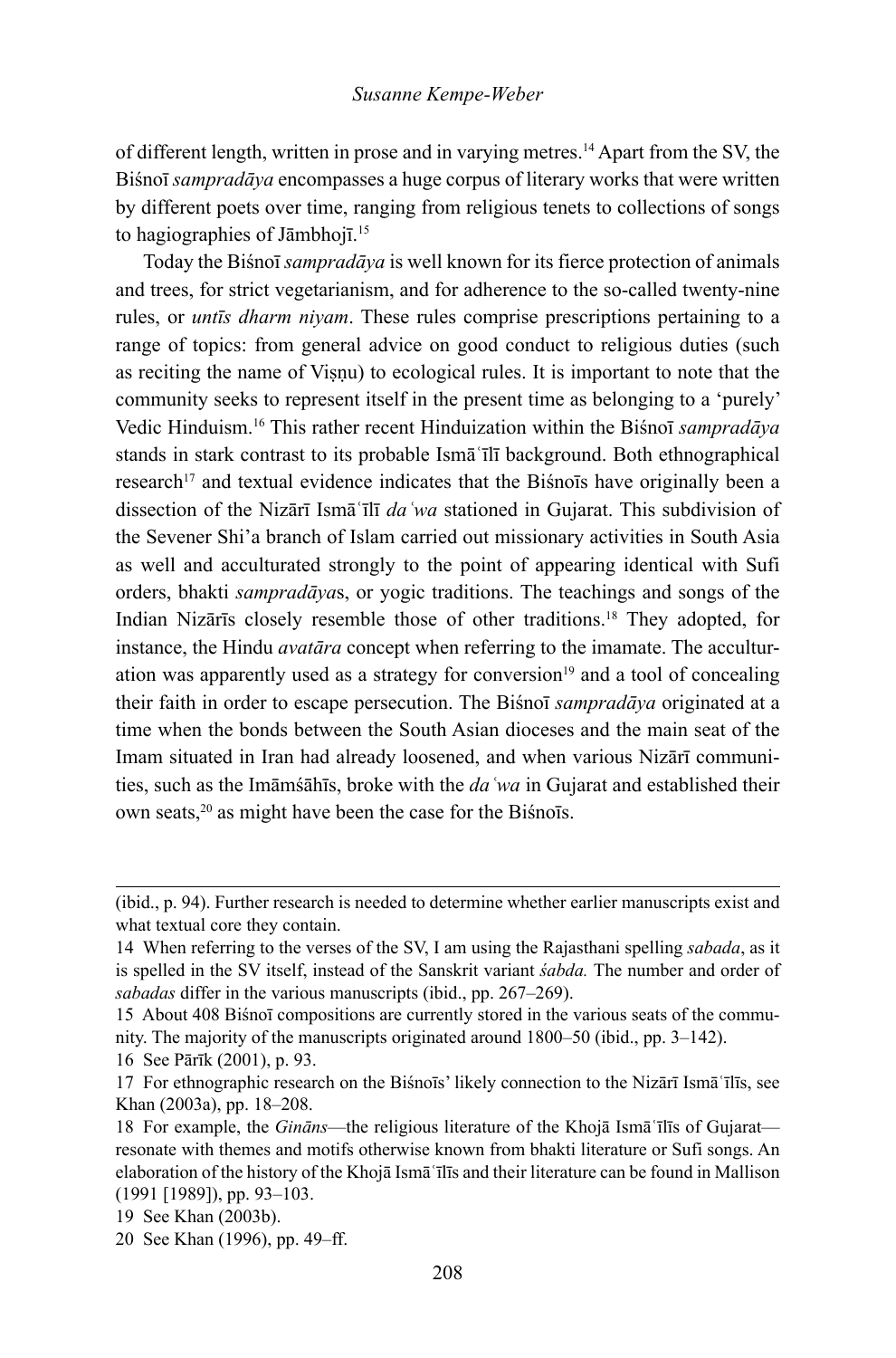## Criticism of Nāthyogīs in the *Sabadavāṇī*

The critique of adherents of other religious traditions constitutes one thematic focus of the SV. The three groups that are most criticized are Brahmins, Muslims (in particular their officeholders: mullahs and qadis), and Nāthyogīs. The criticism voiced in the SV is usually connected to an emphasis on the inner dimensions of faith and the rejection of exterior religious practices. Ascetics and yogis, in particular Nāthyogīs, $^{21}$  receive the sharpest criticism in the SV. About twenty-five of the 123 *sabadas* criticize yogis and some of the verses are solely dedicated to this topic.<sup>22</sup>

Yogis are often directly addressed in the SV, which denounces their physical appearance, their senseless yogic practices, or any practice that involves harming living beings. Typical Nāth insignia and paraphernalia,<sup>23</sup> such as wooden sandals, whistle horns (*sīṅghī*), big earrings worn in ears split through the cartilage (*mudrā*), or ragged ascetic garments are depicted as worthless paraphernalia, and the practitioner as lacking 'true' knowledge of the essence of yoga. In the following *sabada*, <sup>24</sup> ordinary Nāthyogīs are contrasted with the true yogi. The metaphor of a pair of scales weighing stones and diamonds is used to express the comparison between the many misled and ordinary yogis, whose worth is compared to stones, and the ideal yogi, who is as rare and precious as a diamond. In this stanza of *sabada* 46, Nāthyogīs are criticized because they only outwardly display the signs of a yogi. As their religious practice involves harming living beings, it can only be called hypocrisy (*pākhaṇḍa*), and certainly not yoga:

The weight measure that applies for a stone cannot be used for a diamond. A yogi is someone who is a yogi in each era;  $2<sup>5</sup>$  he is a yogi now, too. You split your ears and wear ragged clothes. This is hypocrisy and not the way. Ascetics! You wear long matted hair and harm living beings. This hypocrisy is not yoga.<sup>26</sup>

<sup>21</sup> Often, the particular branch of the Nāth *sampradāya* is named, such as the Rāvalas or the Kānaphaṭas*.* See *sabada* 46 for mention of the Kanaphaṭas and *sabada* 48 for the Rāvalas.

<sup>22</sup> See *sabada* 47–50.

<sup>23</sup> For a list of the Nāth insignia, see Mallinson (2011), pp. 418–ff.

<sup>24</sup> All translations of the SV are my own and are based on a text edition by Māheśvarī (1970), pp. 303–416, which has been compiled from seven different manuscripts—most of them stemming from the mid-nineteenth century.

<sup>25</sup> I will illustrate later that the description of the ideal yogi as the yogi in each era is used as a title for Jāmbhojī.

<sup>26</sup> *jiṇi tuḷi bhūlā pāṃhaṇa tolo tiṇi tolo na hīrūṃ*/*jogī so to jugi jugi jogi aba bhī jogī soī*/ *the kāṃṇa cirāvau ciraghaṭa paharau*, *pākhaṇḍa poha na koī*/*jaṭā vadhārau jīva siṅghārau, āyasāṃ*! *ihāṃ pākhaṇḍe joga na hoī*/ (SV, *sabada* 46, lines 5–8).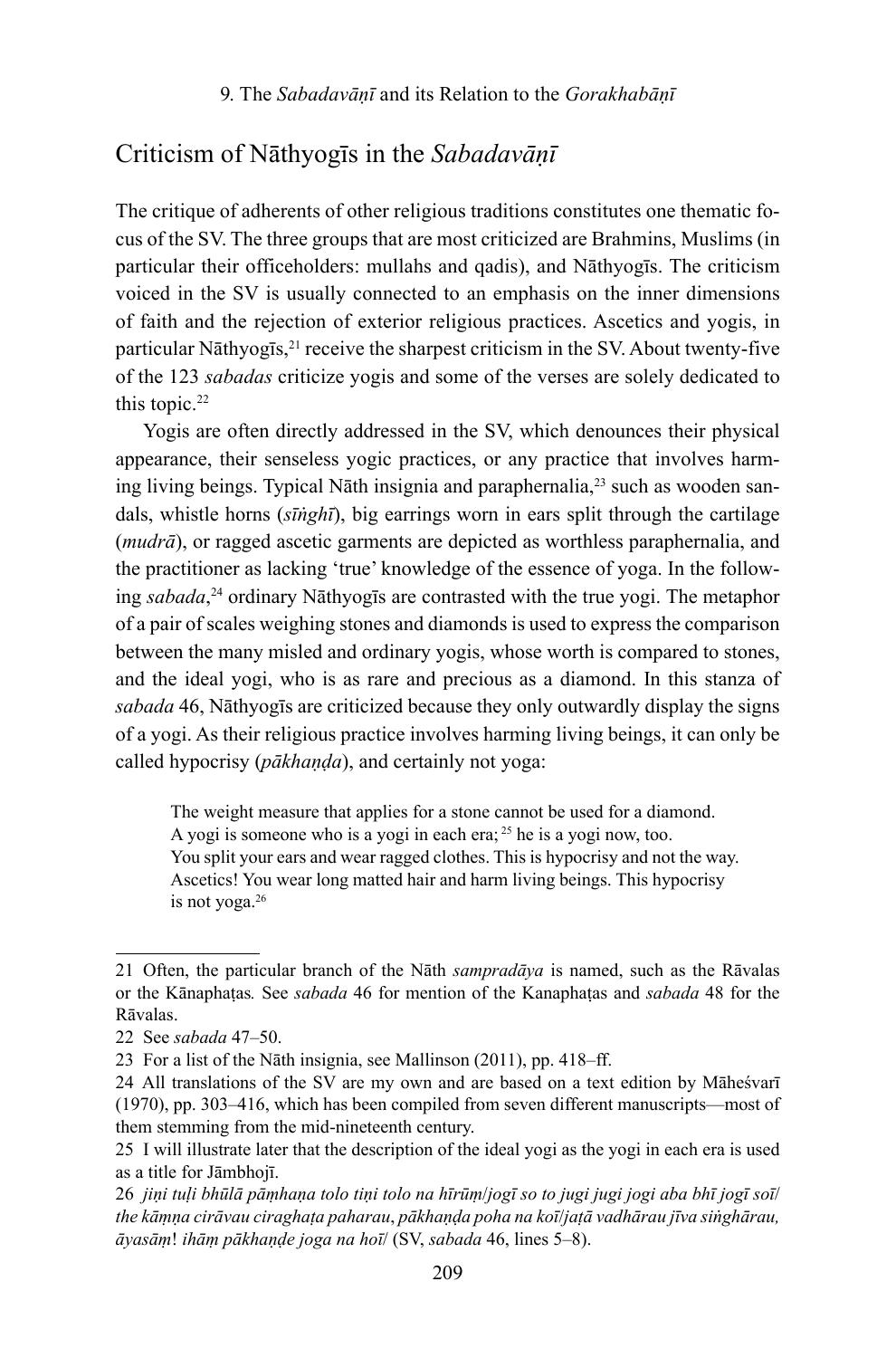It is, moreover, important to note that the points of critique—the Nāths' religious hypocrisy, useless asceticism, or lack of understanding of what yoga truly is—are portrayed as symptoms of the *kaliyuga*, the last and worst of the four world ages. As it is stated elsewhere in the SV, people living in the *kaliyuga* are easily led astray by corrupt teachers, or lose themselves in senseless, outward religious practices.<sup>27</sup> Such useless or even harmful religious practices are usually called *kana vini kūkasa*, meaning husk, or dry, grainless straw. The agricultural imagery that is repeatedly employed in this context is the threshing of grainless, dry straw or the watering of it.28 This imagery is not only aimed at hypocritical Nāths but to Brahmins, pandits, mullahs, qadis, or, in general, to the people living in the *kaliyuga*. Of course, the *kaliyuga* also poses unique opportunities for achieving salvation through easily accessible means, such as bhakti<sup>29</sup> if one finds the right teacher as the guide knowing the path towards salvation. In the SV, the right or true teacher (*sadguru*) is repeatedly identified with Jāmbhojī.

Critique and mockery of yogis are typical features of the literature of early modern Sants.30 The SV voices a similar critique of heretical Nāthyogīs. Their meaningless religious practices, as well as their not being guided by the right teacher, form the main points of criticism. Their hypocritical religious practices and lack of insight into yoga stand in sharp contrast to the path to salvation suggested in the SV: an interior religion under the guidance of the right teacher, Jāmbhojī.

## Adopting elements of Nāthism

It is well known that Sants such as Kabīr and Dādū, but also proponents of other religious traditions belonging to Hindu and Muslim folds alike,<sup>31</sup> are related to the Nāths and have incorporated terms and concepts pertaining to this yogic-tantric tradition into their religious teaching. Therefore, it is hardly surprising that the SV, too, abounds with yogic-tantric terminology. In the following, some terms and yogic-tantric concepts will be presented.32

<sup>27</sup> The unique challenges of the *kaliyuga* are depicted in *sabada* 24, where Jāmbhojī urges people to accept him as the teacher in this difficult time.

<sup>28</sup> This particular imagery occurs, for example, in *sabada* 48.

<sup>29</sup> See von Stietencron (1986), p. 145.

<sup>30</sup> See Callewaert (2011), pp. 532–ff.

<sup>31</sup> On the relationship between Sufis and Nāths, see Bergunder (2013).

<sup>32</sup> At this point in research, it remains somewhat inconclusive whether the yogic-tantric terminology figuring in the SV is a genuine (re)interpretation of Nāthism—as Vaudeville (1974), p. 144 suggests it for Kabīr—, whether it refers to any actual yogic practice carried out in the *sampradāya*, or whether it is purely name-dropping.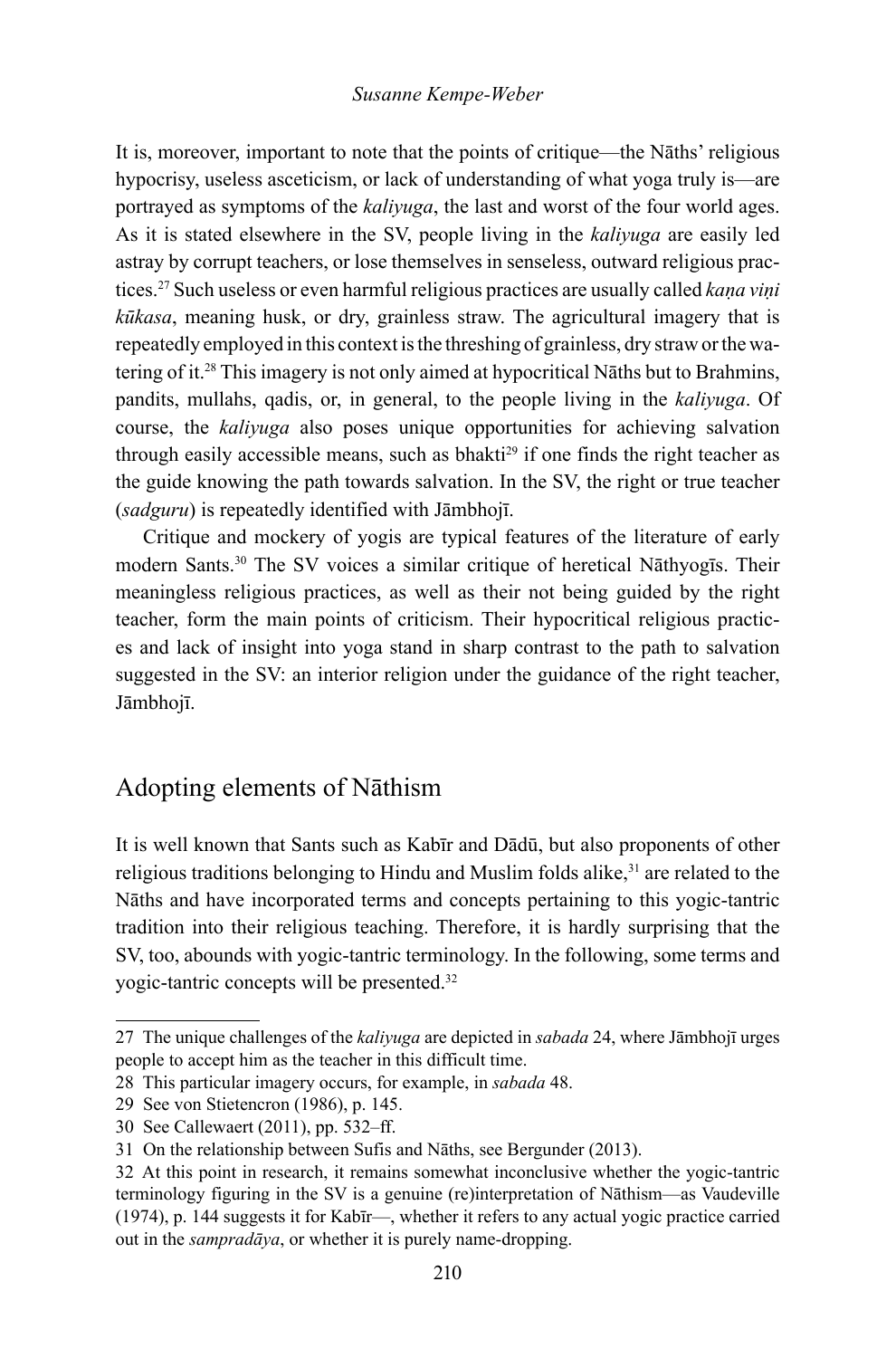#### 9. The *Sabadavāṇī* and its Relation to the *Gorakhabāṇī*

To begin with, yogic terms are mostly used when referring to the state of *sahaja*, the mystical state of unity and liberation or, in more yogic terms, of transcending the double aspects of the Supreme Reality within one's body,<sup>33</sup> which is perceived as happening naturally or spontaneously. The SV not only refers to the state of *sahaja*, but frequently to various practices or stages of mind leading up to it or coinciding with it. For example, the highest state of mind, *unmanā* or *unmani*, is mentioned in a few passages.<sup>34</sup> In the *unmanā* stage, the mind is not just controlled, but overcome or 'killed.'35 Importantly, most of the mentions of *sahaja*  and the various aspects connected to it refer to Jāmbhojī. They are represented as features or accomplishments of Jāmbhojī or the perfected, accomplished yogi, denoting no one less than Jāmbhojī himself.

Another concept used in yogic-tantric sources which the SV frequently resorts to is *śabda*—the divine word or 'the sound-form of the supreme Energy'36 as Vaudeville rendered it. *Śabda* is perceived as already existing within a person, where it has to be realized by the practitioner—typically with the help of an accomplished guru. Its realization, in turn, leads to *sahaja*, the spontaneous experience of unity with the ultimate reality. In the SV, mention is made of particularly the two sound aspects, *nāda* (resonance) and *bindu* (drop of energy),<sup>37</sup> and so too is the highest form of *śabda anāhada* (the unstruck, silent sound) revealing itself within the practitioner's body.<sup>38</sup>

On a more specific level, the necessity to gain control over the vital forces, *prāṇa*, as well as over body and mind, is expressed in the SV. One also finds references to the chakras (energy centres) in numerous verses, in particular to the topmost chakra, the *sahasrāra cakra*. In accordance with the Nāth tradition it is called *śunya*-*maṇḍala* (lit. 'circle of the void') or *gagana*-*maṇḍala* (lit. 'circle of sky'), and denominates the place where unity is believed to be achieved. Furthermore, the energy channels, the *nāḍī*s,<sup>39</sup> running through and alongside the spinal cord, in particular *īḍā* and *piṅgalā*, are named. They are often designated as sun and moon or the rivers Yamunā and Gaṅgā.

In verse 109, Jāmbhojī refers to the *nāḍī*s in a unique way, combining yogic-tantric terms and the symbols used to convey them (sun and moon, Gaṅgā

<sup>33</sup> See Vaudeville (1974), p. 124.

<sup>34</sup> For a reference to *unmanā,* see *sabada* 108.

<sup>35</sup> See Vaudeville (1974), pp. 132–ff.

<sup>36</sup> Ibid., p. 128. A complex mystical and philosophical teaching underlies the concept of *śabda*, which cannot be further elaborated in this paper. For a detailed analysis of the meaning of *śabda* in the Nāth *sampradāya* and in Kabīr, see ibidem.

<sup>37</sup> Ibid., p. 129.

<sup>38</sup> For the term *anāhada* in the SV, see *sabada* 94.

<sup>39</sup> For an analysis of the terms *cakra* and *nāḍī*, as well the relationship between yoga and tantra, see White (2000), pp. 14–ff.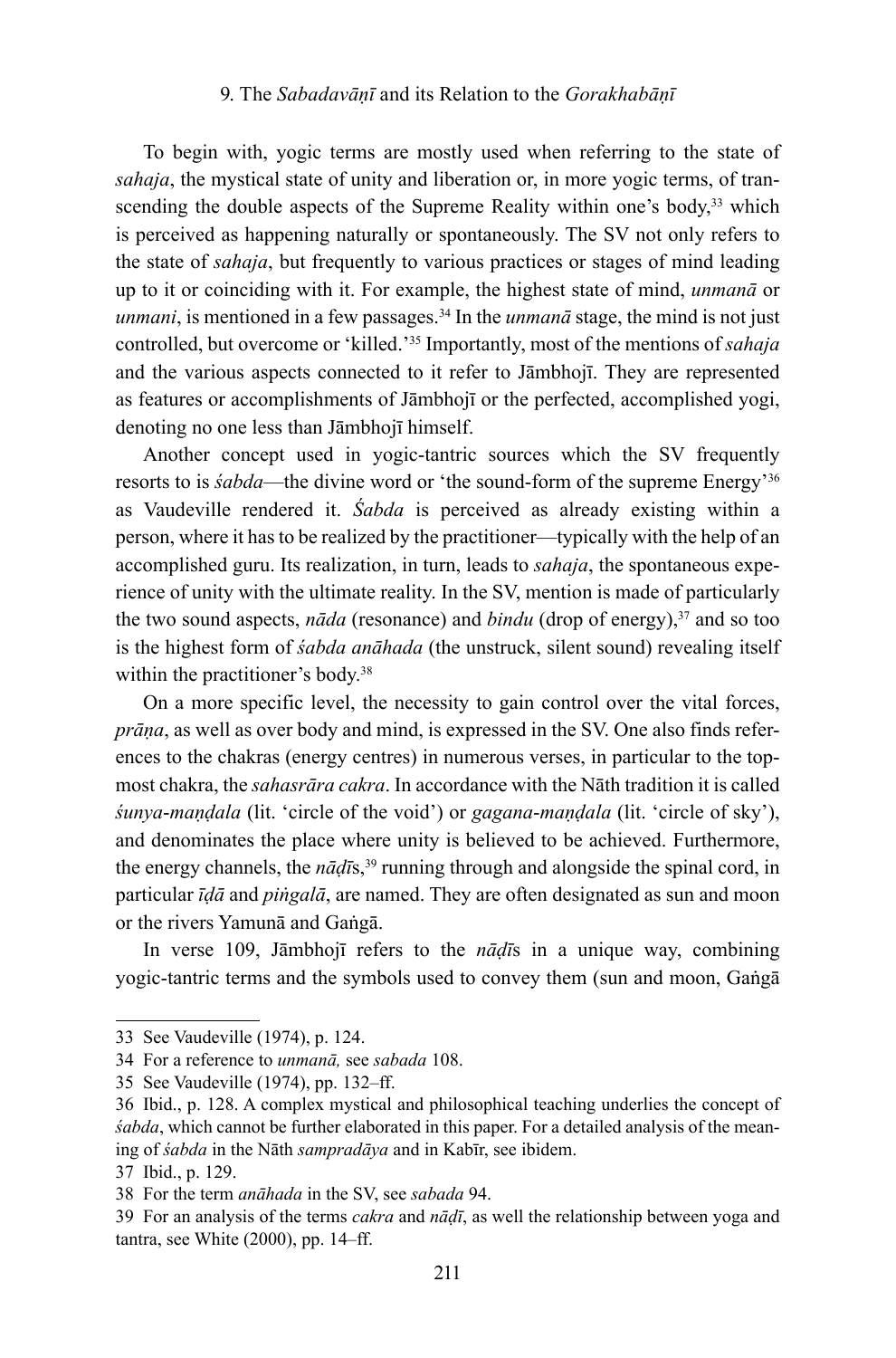#### *Susanne Kempe-Weber*

and Yamunā) with agricultural metaphors: ploughing, sowing, harvesting. In this stanza, *īḍā* and *piṅgalā* are described as two bullocks that are yoked to the plough or as two reins keeping them to the yoke. This passage, furthermore, emphasizes the need to control one's mind—a central objective in yogic practices. However, what the last line of the *sabada* also highlights is that perfection cannot be achieved by yogic practices alone. Rather, it is the guidance of the true teacher Jāmbhojī, who knows the path to liberation, which facilitates it:

When you handle the plough well, you care for your perfection. Make moon and sun your two bullocks, Gaṅgā and Yamunā their reins. Sow the seeds of truth and contentedness and the crop will grow sky-high. Cultivate the consciousness of a Rāvala yogi, and no animals will eat away your crops. I possess knowledge about eternal salvation, thus you shall truly attain

perfection.<sup>40</sup>

Apart from adopted yogic-tantric terms and concepts, the SV contains passages that can also be found in the *Gorakhabāṇī*. 41 The *Gorakhabāṇī* is ascribed to one of the foremost gurus of the Nāth tradition: the semi-legendary figure Gorakhnāth (or Gorakṣanātha in Sanskrit). Both the authorship and the date of composition is subject to scholarly debate. The earliest manuscripts can be dated to the seventeenth century. In all likelihood, the compositions today called *Gorakhabāṇī* were transmitted orally before the first manuscripts were produced and have likely changed in the process of oral transmission.<sup>42</sup> Based on its language, most scholars doubt that the *Gorakhabāṇī* could have been composed by Gorakhnāth himself, and date the text to later centuries.<sup>43</sup>

When comparing the padas and *sabadīs* of the *Gorakhabāṇī* with the *sabadas* of the SV one can find several textual parallels. Usually they only concern a few lines or a stanza, but in some cases, they extend over entire *sabadas*. 44 The next

<sup>40</sup> *hāḷīlo bhala pāḷilo, sidha pāḷilo*/*kheta khaṛai sūnya rānūṁ*/*canda sūri doya baila racīlau gaṅga jamana rāsī*/*sata santoṣa doya bīja bījilau khetī kharī akāsī*/*cetana rāvaḷa paharai baiṭhā mraghā khetī na cari jāī*/*mheī avagate kevaḷa nyāṁnī sāca sidha pāīlo*// (SV, *sabada* 109).

<sup>41</sup> For the *sampradāya*'s explanation of the textual overlaps between the SV and the *Gorakhabāṇī*, as well as the interrelation of Biśnoīs and Nāths, see the articles by Kṛṣṇalāl Viśnoī (1997) and Maṅgalrām Viśnoī (1997).

<sup>42</sup> See Bāṛthvāl (1942), p. 16.

<sup>43</sup> Lorenzen (2012), p. 21, states that the *Gorakhabāṇī* might be older than the earliest collections of Kabīr and Guru Nānak, but younger than the historical Gorakhnāth, dating it to the thirteenth century. Mallinson (2011), p. 424, in contrast, suggests that the *Gorakhabāṇī* originated in the sixteenth or seventeenth century—a time when numerous vernacular texts were produced by the Nāth *sampradāya*.

<sup>44</sup> For example, see *sabada* 10 of the SV and *sabadī* 9 and 225 of the *Gorakhabāṇī.*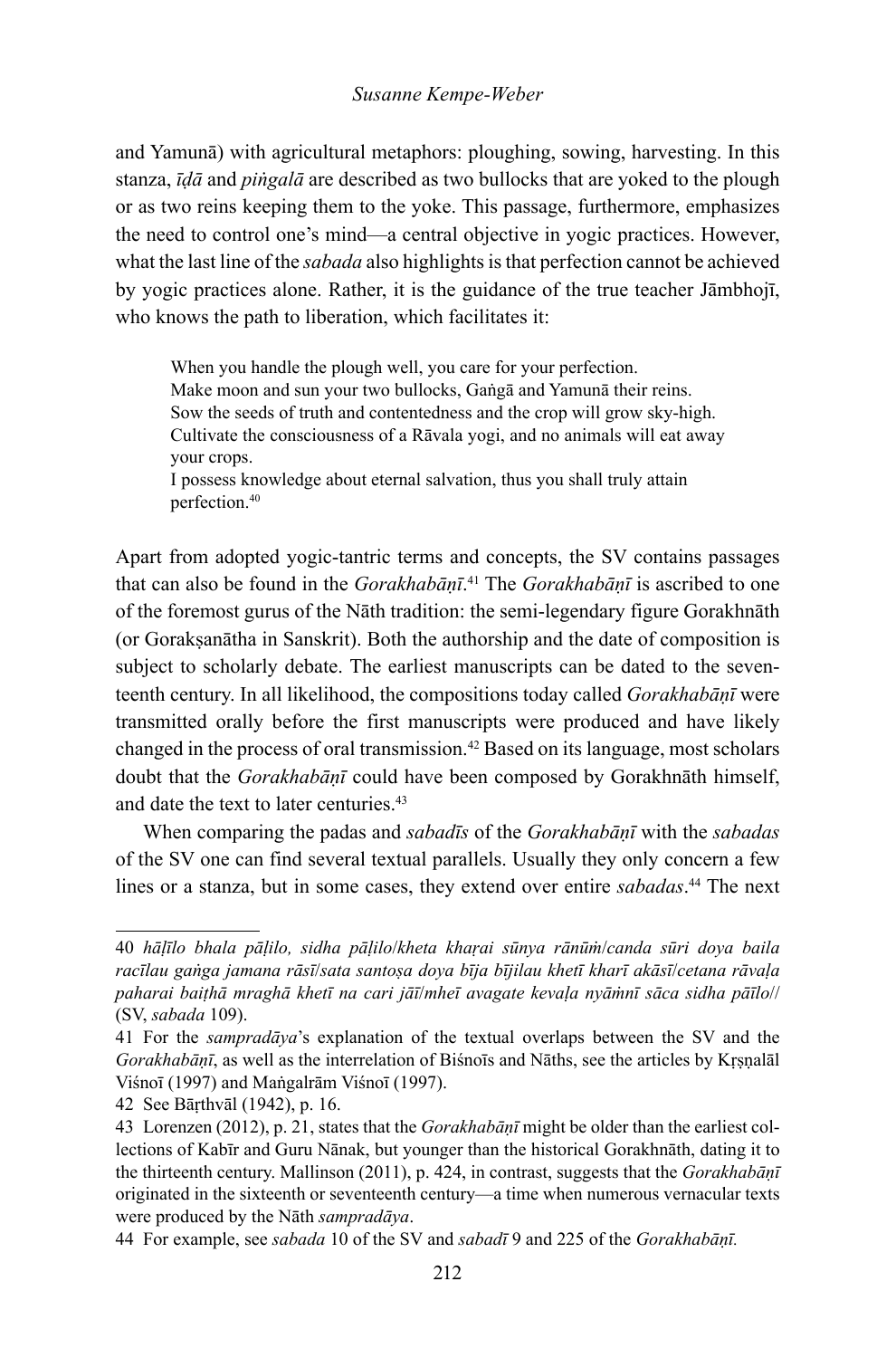#### 9. The *Sabadavāṇī* and its Relation to the *Gorakhabāṇī*

quotation is a key passage for the SV and, told from the perspective of the *sampradāya* itself,<sup>45</sup> illustrates the singularity and superiority of their founder Jāmbhojī, who not only encompasses all these seemingly paradox religious strands that are enumerated, but essentially surpasses them. In comparison to the *Gorakhabāṇī*, the *sabada* of the SV is more diversified and contains a few more references to other traditions. The *Gorakhabāṇī* mentions identification with three traditions: Hindu, yogi, and Muslim. The *Sabadavāṇī* additionally names the Brahmin, the dervish, and the mullah:

I neither sat near someone nor did I ask for instruction I gained knowledge through *nirati* and *surati*. [I am] a Hindu by birth, a Yogi through endurance, A Brahmin through rituals, a dervish by heart, A mullah through neutrality, a Muslim by consciousness. (*Sabadavāṇī*)<sup>46</sup> I am a Hindu by birth, a yogi through endurance, a Muslim *pīr* through understanding. Recognize the path, oh mullahs and qadis, that was accepted by Brahmā, Visnu, and Śiva.<sup>47</sup>

How can these textual overlaps be explained? Monika Thiel-Horstmann has shown with the example of certain similar poems of Dādū and Mīrābāī that textual elements, topoi, and motifs were used in a formulaic way by different Sants.48 In the examples she cites, this linking together of topoi and textual formulas has led to an almost word-by-word congruency of two poems. The shared verses of the SV and the *Gorakhabāṇī* could be explained with the same phenomena. These passages would then represent a common sphere of literary motifs, metaphors, and songs resulting from the mobility of those carrying the tradition forth and reflecting the permeability of the different regions in which the traditions originated.

Seeing such early modern compositions less as individual works than as the result of the reception and compilation of a primarily oral tradition with which a given poet aimed to identify,<sup>49</sup> I would like to suggest the following perspective on the textual parallels: by adopting elements of the *Gorakhabāṇī*, Jāmbhojī is identified with Gorakhnāth, and the latter's authority is claimed for Jāmbhojī. Hence, by using these topoi and textual elements belonging to the oral tradition of the

<sup>45</sup> See Pārīk (2001), p. 93.

<sup>46</sup> *mhe sarai na baiṭhā sīkha na pūchī*/*nirati surati sā jāṁṇī*/*utiputi hindū jarāṇāṁ jogī*/ *krīyā brāhamaṁṇa dila daravesāṁ*/*uṁnamaṁna mullāṁ akali misalimāṁṇī*/ (SV, *sabada* 5, line 9–11).

<sup>47</sup> *utapati hindū jaraṇāṁ jogī akali pari musalmāṁnī*/*te rāha cinho ho kājī mulāṁ, brahmā bisnu mahādeva māṁnī*// (*Gorakhabāṇī*, *sabadī* 14).

<sup>48</sup> See Thiel-Horstmann (1991), pp. 27–33.

<sup>49</sup> See ibid., p. 32.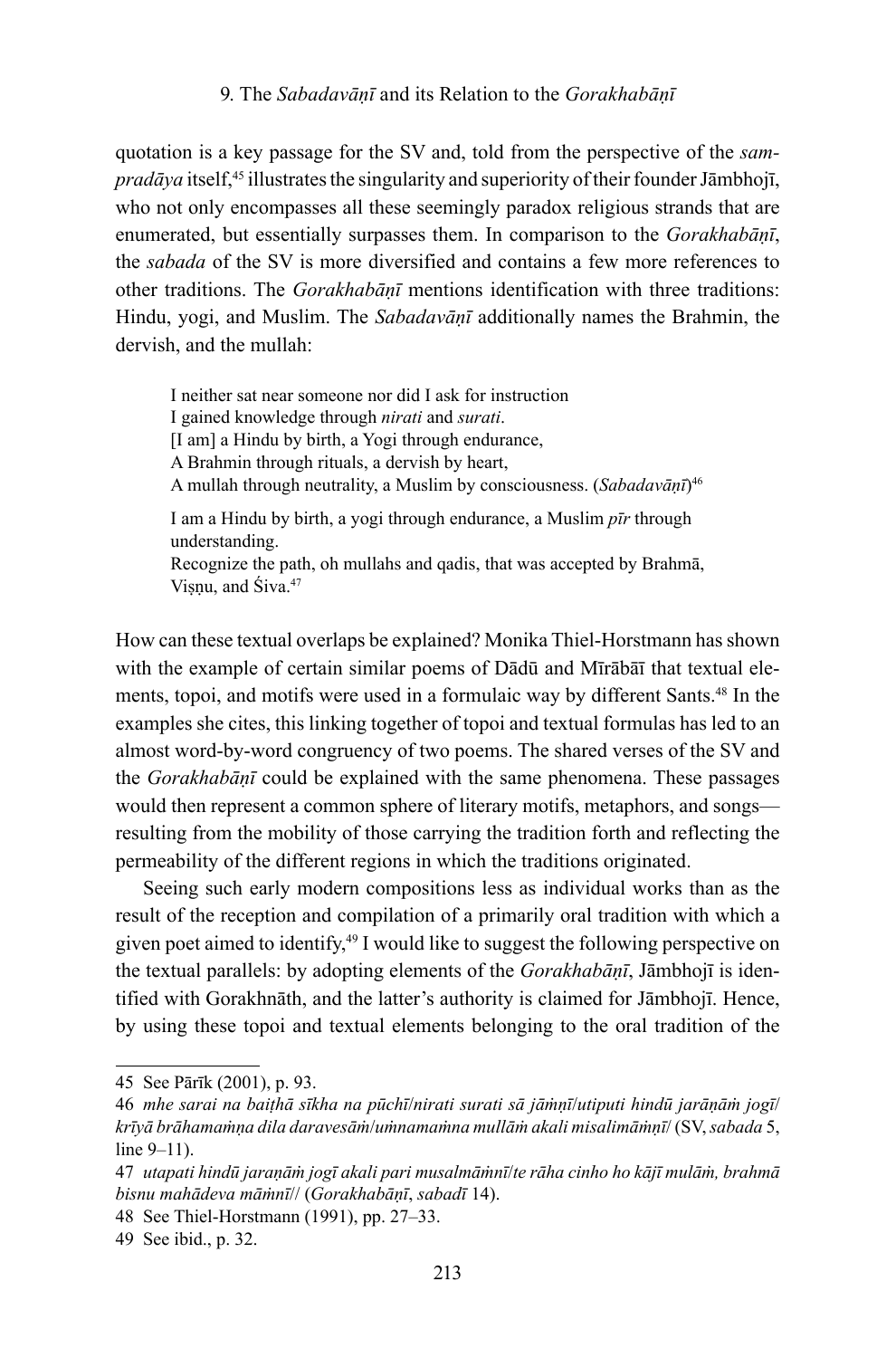Nāth attributed to their foremost teacher Gorakhnāth, the authority of Gorakhnāth is claimed and used to authorize Jāmbhojī. In my argument, this is precisely the strategy pursued in the SV: the authority ascribed to Gorakhnāth or other proponents of the Nāth *sampradāya* is claimed for Jāmbhojī and transferred onto him.

## Establishing Jāmbhojī as the supreme yogi

I have attempted to demonstrate how Nāths and Nāthism are depicted in the SV. It is my hypothesis that the criticism as well as the adoption and reinterpretation of elements of Nāth teaching up to the word-by-word inclusion of compositions circulating among the Nāths should be understood as parts of a strategy of authorizing Jāmbhojī vis-à-vis representatives of the Nāth *sampradāya*. It seems likely that Nāths and Biśnoīs have operated in similar social strata of society, representing traditions with similar religious claims at a basic level of rejecting caste, idol worship, and *saguna* forms of god.<sup>50</sup> Anne Grodzins Gold has expounded how at the village level the teachings of Sants and Nāths are often even perceived as identical.<sup>51</sup> The SV's constant preoccupation with the Nāths—both in its criticism of them and its relating to their teaching in positive terms—bears testimony to this close contact and competition. A closer look at the text passages dealing with Nāths and Nāthism shall clarify how the claims of the superiority and authority of Jāmbhojī are constructed.

The representation of Nāthism follows a distinct tripartite structure. Firstly, hypocritical proponents of the Nāth tradition are rejected but not the tradition itself. Secondly, concepts pertaining to this yogic-tantric tradition are adopted and portrayed as possible paths to liberation. This has been illustrated in the previous section. In a third step, the original Nāth teachings are equated with Jāmbhojī's teachings due to his being the best or the only 'true' yogi. In this way, all passages dealing with the Nāth tradition, in one way or another, are utilized to exalt the status of Jāmbhojī as the supreme teacher and yogi. In the next quotation, the ideal yogi is described and later identified with Jāmbhojī. This yogi does not need to outwardly display the signs of a yogi since he has fully internalized them and reached the highest stages of yogic practice. He furthermore acts as a guide along the path towards liberation for his disciples. The Nāths, in contrast, cannot attain yogic accomplishments and they will certainly not conquer death without the help of the 'only' real yogi, Jāmbhojī:

<sup>50</sup> See Martin (2009), p. 286.

<sup>51</sup> Gold maintains that both teachings blend together in village traditions and are more or less reduced to a few common features: worship of a formless god, the practice of *sumiran*, and the necessity of a guru's guidance. For more, see Gold (1992), pp. 43–ff.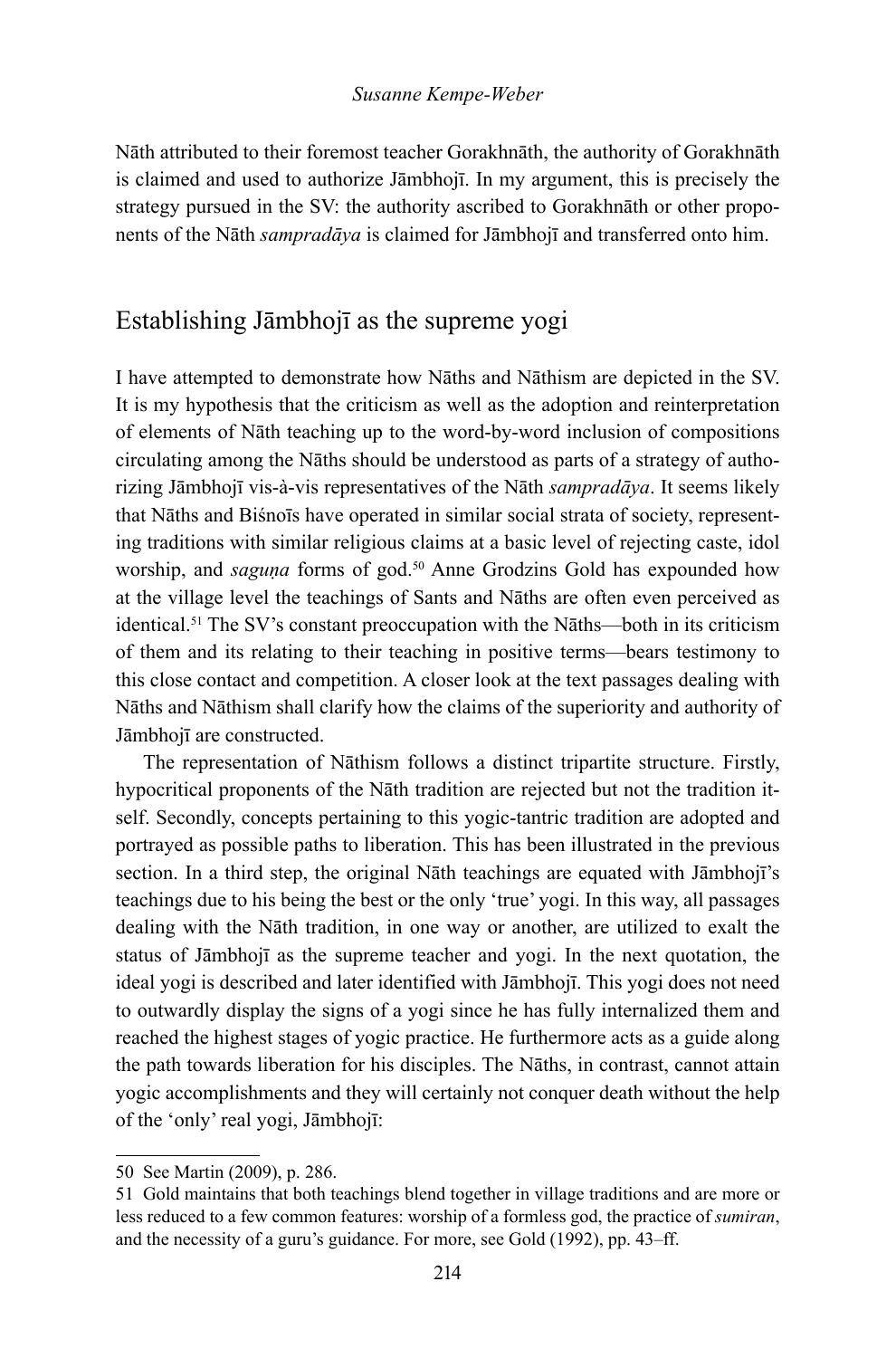#### 9. The *Sabadavāṇī* and its Relation to the *Gorakhabāṇī*

Whose mind is the yogi's earring (*mudrā*), whose body is the ascetic's garment, Whose body parts are kept still, Such a yogi you should serve. If he wants, he can make you cross over the ocean to the other side. Those who are called Nāths, will also die. So why are they called Nāths? Small and big living beings are defeated and created, Again, and again, they come back. Only I am a Rāvaḷa, only I am a yogi, I am the king of kings.<sup>52</sup>

The above-quoted stanza of the SV illustrates that once both the criticism of Nāths and the appraisal of yoga are established in the *sabadas*, the focus shifts to Jāmbhojī. He is depicted as a unique and supreme teacher, who could only be compared to the best yogi or even to Gorakhnāth<sup>53</sup>—his teaching measuring up with yoga or surpassing it. Hence, the spiritual authority of Jāmbhojī is constructed also in relation to other traditions, in this case to the Nāth *sampradāya*. Adherents of this tradition are strongly contested, but their religious doctrine is not rejected completely. Rather, parts of the doctrine, including passages of the *Gorakhabāṇī*, are adopted and portrayed as Jāmbhojī's yoga*,* which is represented as the only 'true' path to salvation.<sup>54</sup> What the SV seems to suggest in this context is that a person should follow Jāmbhojī, since he is the best yogi and his teaching can be compared to the yoga path anyway. One can assume that such references were vital in turning followers of the Nāth *sampradāya* into followers of Jāmbhojī. As this demonstrates, terms, concepts, and textual elements of Nāth teaching are claimed to be part of the original teaching of Jāmbhojī and they thereby contribute to authorizing Jāmbhojī and the tradition he was beginning to establish. Rejecting Nāths and adopting and reinterpreting elements of their teaching are therefore part of the same strategy of claiming spiritual authority for Jāmbhojī and serve the purpose of representing him and his tradition as singular and superior.

<sup>52</sup> *jiṁha jogī kai mana hī mundarā tana hī khanthā*/*piṇḍai agani ṭhaṁbhāyauṁ*/*jiṁha jogī kī sevā kījai*/*tūṭhau bhayaṁ jaḷa pāri laṅghāyau*/*nātha kahāvai mari mari jāvai*/*te kyoṁ nātha kahāvai*/ *nānhīṁ pavaṇī jīvā jūṁṇī nirajata sirajata*/*phiri phiri pūṭhā āvai/hamahīṁ rāvaḷa hamahīṁ jogī*/*hama rājā ke rāyauṁ/* (SV, *sabada* 49, line 1–10).

<sup>53</sup> In *sabada* 93, Jāmbhojī is depicted as '[a]n eternal teacher like Gorakh[nāth]' (*gorakha garū apārā*).

<sup>54</sup> The different strategies of dealing with other doctrines have been a recurrent topic in Indian religious history as well as of the academic discourse. For a detailed elucidation of ritual eclecticism as a defining marker of religious communities, see Granoff (2000). For an analysis of the combination of the exclusiveness of one's own tradition and the hierarchical subordination of other teachings, see Malinar (2007), pp. 134–ff.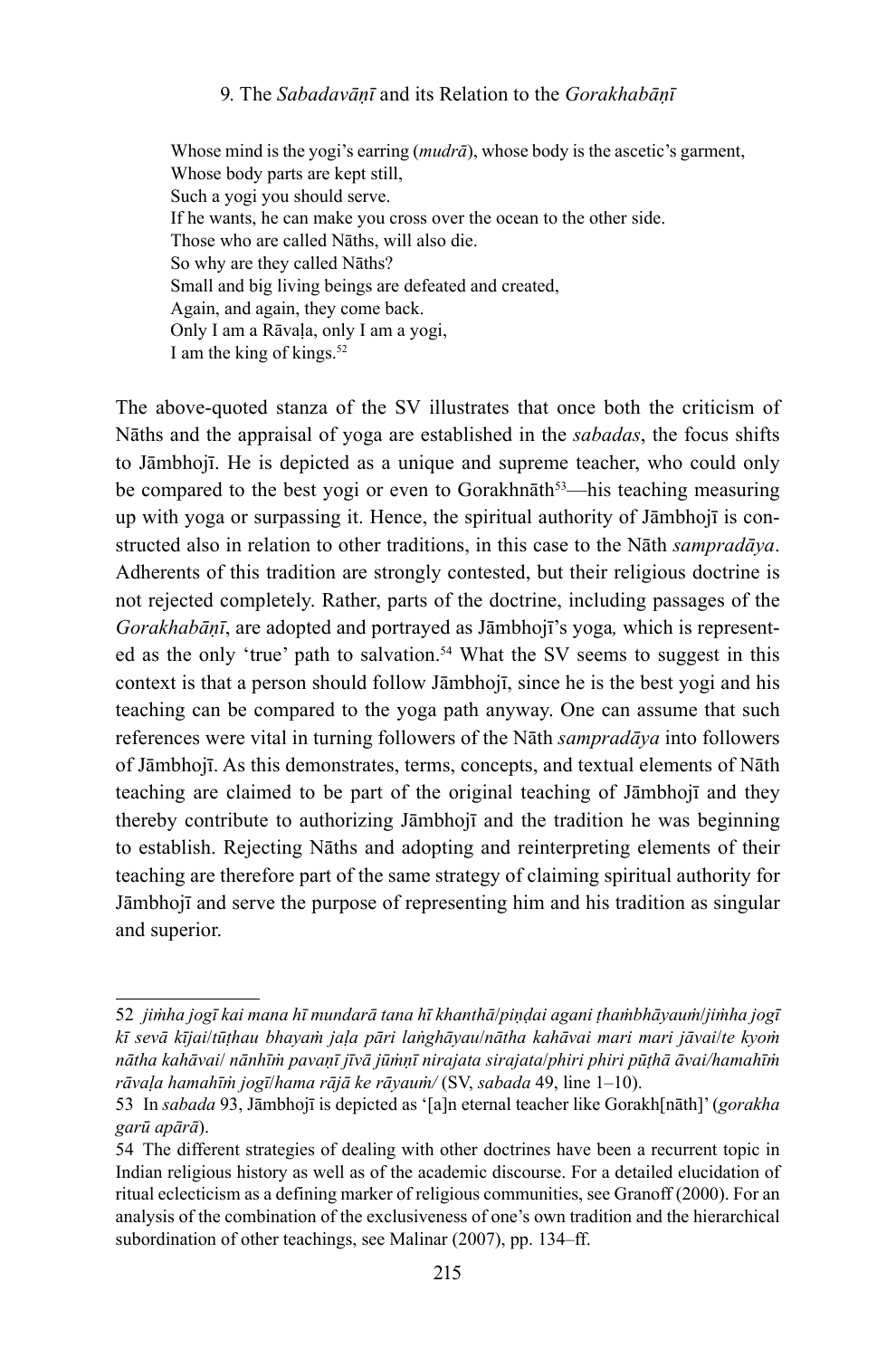## Conclusion

Biśnoīs and Nāths shared a common religious and literary space. When Jāmbhojī founded the Biśnoī *sampradāya* in the fifteenth century, the Nāths were in all likelihood already well-established in that area and attracted people from the same social milieu. It is for this reason that the SV represents Jāmbhojī and his teaching primarily vis-à-vis the Nāth *sampradāya*. The need to attract and keep followers is reflected in the recurrent claims to Jāmbhojī's spiritual authority that finds expression in many verses of the SV*.* It explains why the SV voices such strong desire to distance Jāmbhojī from proponents of the Nāth *sampradāya* and render their outward show of yogic insignia and their pretence of having accomplished yoga as hypocritical, only to then portray Jāmbhojī as the true yogi. At the same time, yogic-tantric terminology and textual elements circulating in the Nāth *sampradāya*  were also utilized to claim the superiority of Jāmbhojī, and to present his teachings as superior to Nāthism. In this way, Jāmbhojī is established as the supreme yogi and as the true teacher. The two terms that are used for him in this context are *juga juga jogi,* the yogi in each era, and *sadguru*, the true or supreme teacher. Both terms designate Jāmbhojī's claim to spiritual authority and superiority in a religiously diverse and multifaceted landscape in which the Biśnoī *sampradāya* sought to establish and disseminate its tradition. One last quotation should serve to illustrate this complex interrelationship between Jāmbhojī and the Nāths as it is depicted in the SV. In *sabada* 46, a real yogi is characterized as a yogi in each era (*jogī so to jugi jugi jogi* <sup>55</sup>). In *sabada* 97 this motive appears once more. Here, it is claimed that Jāmbhojī is precisely this yogi in each era, who has come to help the people, and that he is the true teacher (*sadguru*). Both of these titles, the yogi in each era and the true teacher, are thus used to designate the spiritual authority rightfully claimed by Jāmbhojī:

The yogi in each era has come; the true teacher (*sadguru*) established the goal. He possesses knowledge about eternal salvation, knows the *brahman*, is immersed in *sahaja.*

Your good deeds have not been wasted.<sup>56</sup>

<sup>55</sup> *Jogī so jo juga juga jogi* is also a famous *Ginān* ascribed to Pīr Hasan Kabīruddīn and contains literally the descriptions that are used for Jāmbhojī in the SV. The overlap with this *Ginān* might reflect the Biśnoīs' own Ismāʿīlī heritage and suggests a complex triangular relationship between Biśnoīs, Nāths, and Nizārīs. For a transcription and translation of this *Ginān*, see the website of the Isma'ili Heritage Society, '*Jogi so jo puga jug jogi*,' <http:// ismaili.net/heritage/node/4166>. (Accessed 18 May 2015).

<sup>56</sup> *jugāṁ jugāṁ ko jogī āyau satagura sīdha vatāī*/*kevaḷa nyāṁnī vraṁbha giyāṁnī sahaja sināṁnī*/*sukarata ahaḷyau na jāī/* (SV, *sabada* 97, line 5–8).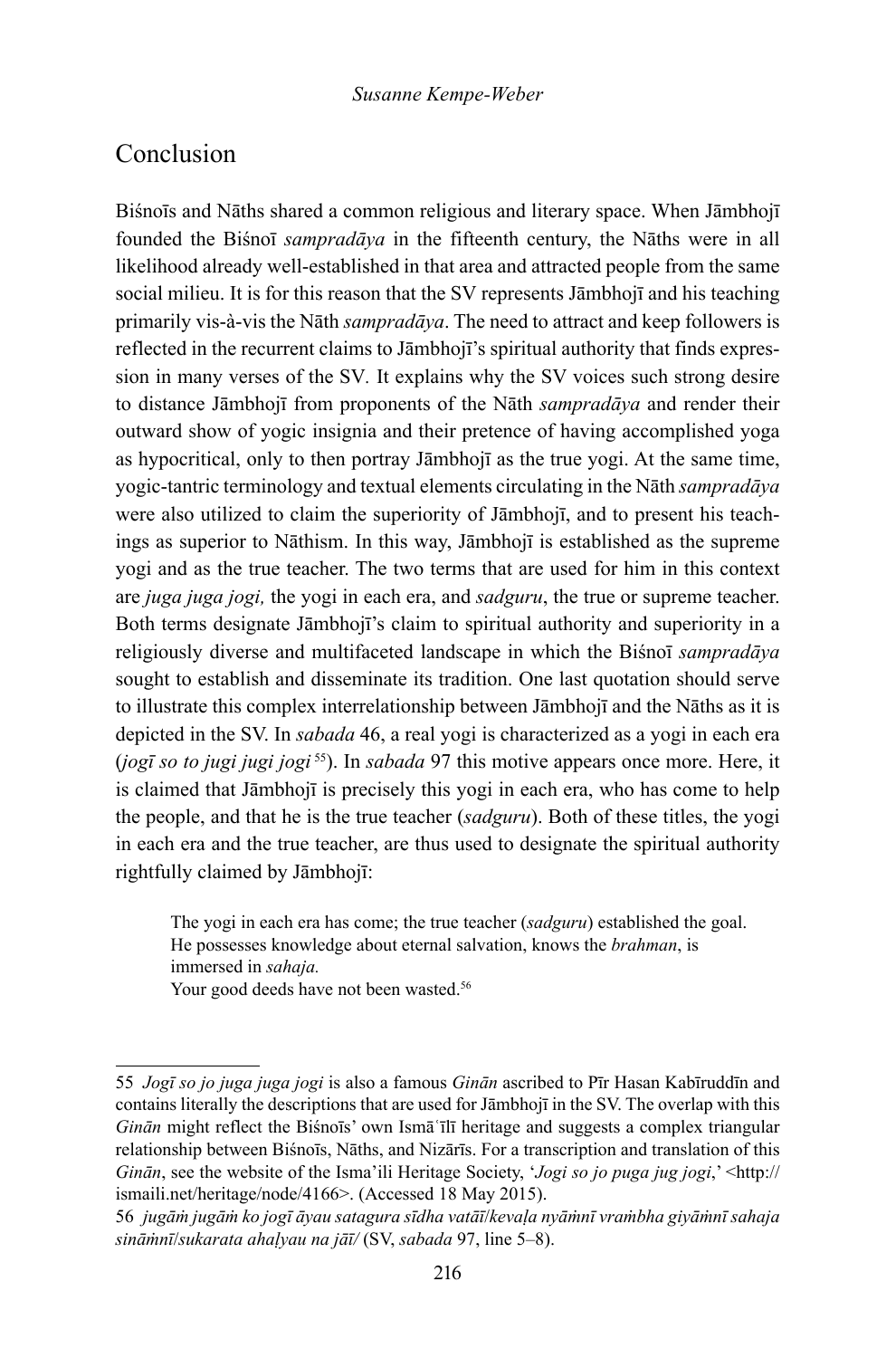## References

Bāṛthvāl, Pītambardatta. 1942. *Gorakhabāṇī*. Prayāg: Hindi Sāhitya Sammelan.

Bergunder, Michael. 2013. 'Religionsvergleich in der nordindischen Nirguna-Bhakti des 15. bis 17. Jahrhunderts? Die Sant Tradition und ihre Vorstellung von "Hindus" und "Muslimen",' in Peter Schalk (ed.), *Religion in Asien? Studien zur Anwendbarkeit des Religionsbegriffs*, pp. 43–80. Uppsala: Uppsala Universitet.

- Briggs, George W. 1989 [1938]. *Gorakhnāth and the Kānphaṭa Yogīs*. Delhi: Motilal Banarsidass.
- Callewaert, Winand M. 2011. 'Sants,' in K.A. Jacobsen, H. Basu, A. Malinar, and V. Narayanan (eds), *Brill's Encyclopedia of Hinduism: Volume III: Society, Theology, Biography*, pp. 532–545. Leiden: Brill.
- Dalmia, Vasudha. 2014. 'Hagiography and the "Other" in the Vallabha Sampradaya,' in V. Dalmia and M.D. Faruqui (eds), *Religious Interaction in Mughal India*, pp. 264–289. Oxford: Oxford University Press.
- Gold, Ann Grodzins. 1992. *A Carnival of Parting: The Tales of King Bharthari and King Gopi Chand as Sung and Told by Madhu Natisar Nath of Ghatiyali, Rajasthan*. Berkeley: University of California Press.
- Granoff, Phyllis. 2000. 'Other People's Rituals: Ritual Eclecticism in Early Medieval Indian Religions,' *Journal of Indian Philosophy*, 28: 399–424.
- Kempe-Weber, Susanne. 2015. 'Representing Spiritual Authority in the Biśnoī Sampradāya According to the Sabadavāṇī,' *Zeitschrift für Indologie und Südasienstudien*, 31: 27–46.
- Khan, Dominique-Sila. 1996. 'The Kāmaḍ of Rajasthan: Priests of a Forgotten Tradition,' *Journal of the Royal Asiatic Society*, 6 (1): 29–56.
	- ——— 2000. 'Conversation between Guru Hasan Kabīruddīn and Jogī Kāniphā: Tantra Revisited by the Isma'ili Preachers,' in David G. White (ed.), *Tantra in Practice*, pp. 285–295. Princeton: Princeton University Press.
		- ——— 2003a. *Conversions and Shifting Identities: Ramdev Pir and the Ismailis in Rajasthan*. New Delhi: Manohar.
- ——— 2003b. 'Diverting the Ganges: The Nizari Ismaili Model of Conversion in South Asia,' in R. Robinson and S. Clarke (eds), *Religious Conversion in India: Modes, Motivations, and Meanings*, pp. 29–53. New Delhi: Oxford University Press.
- Lorenzen, David N. 2012. 'Religious Identity of Gorakhnath and Kabir: Hindus, Muslims, Yogis and Sants,' in D.N. Lorenzen and A. Munoz (eds), *Yogi Heroes and Poets: Histories and Legends of the Nāths*, pp. 19–49. New Delhi: Dev Publishers.